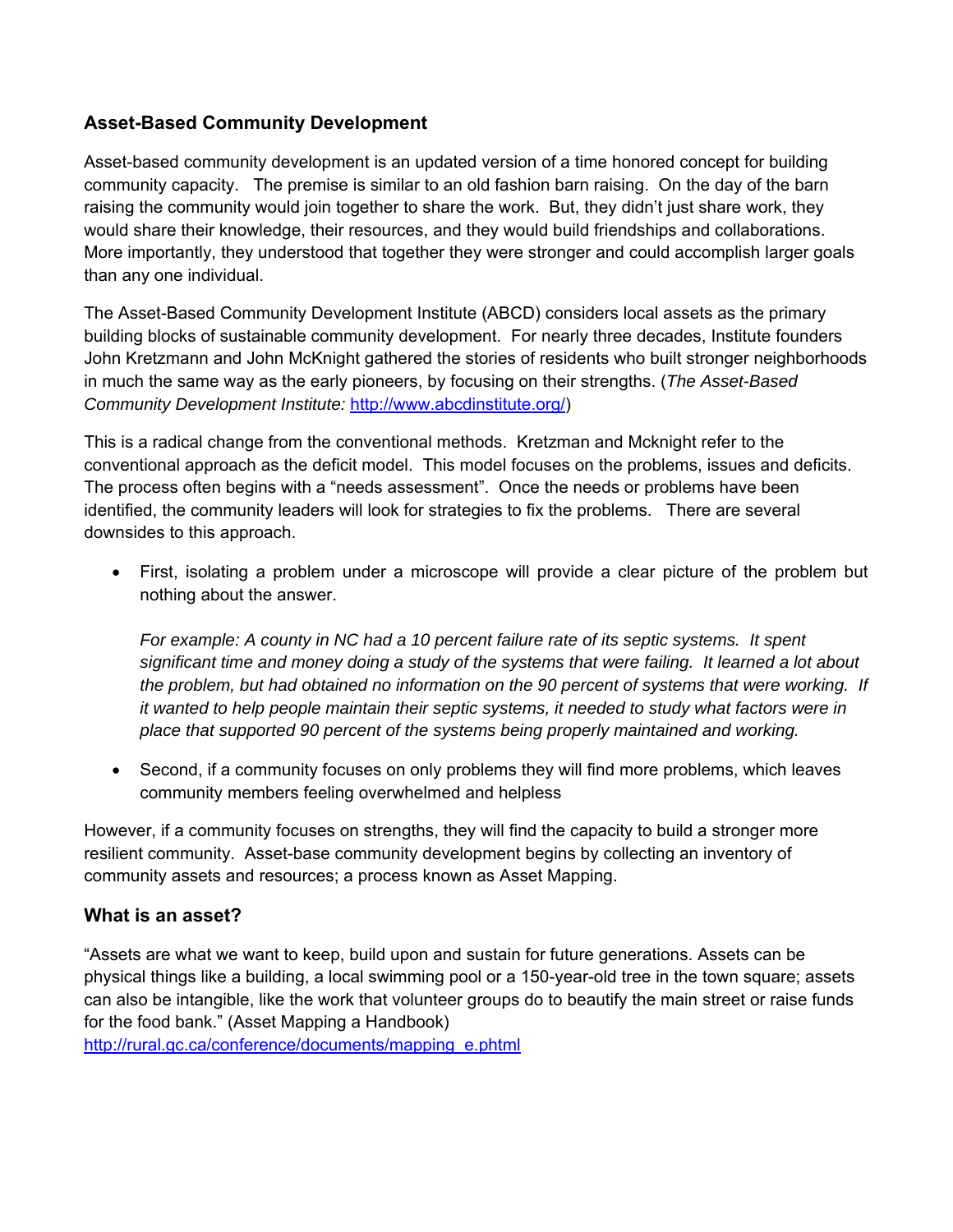Most communities have never taken an inventory of their assets. When they do, residents are often surprised to discover how rich their communities are in assets and resources. It's not that they are unfamiliar with local assets; they are just not accustomed to thinking about them as resources that can be leveraged and linked to help the community grow and prosper. By focusing on their strengths, community members:

- develop a renewed sense of pride in their community
- they grow more confident in their own abilities
- are more willing to invest themselves and their resources into capacity building

This is why Asset Mapping has become an important tool in the field of community development. See the diagram on the next page.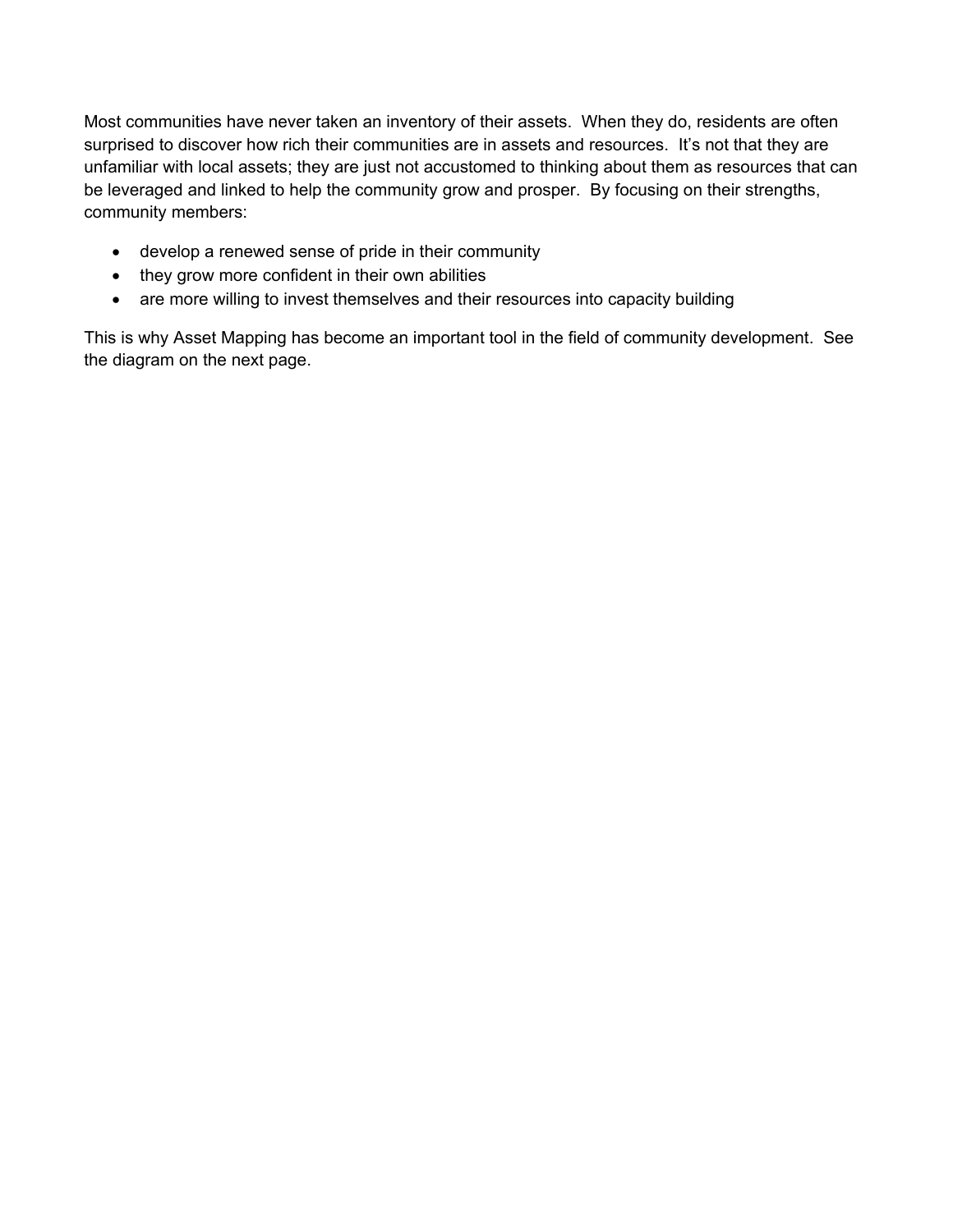**This diagram separates community assets into seven categories. These represent what you have to work with to rebuild community capacity**

# **Community Asset Inventory**

## **Political Assets**

**Elected and appointed officials Representatives of political groups** 

**Financial Assets Sources of funding Incentive programs Banks Private foundations Not for profit organizations** 

## **Natural Assets**

**Special geographic features (mountains, rivers, lakes, trees etc.) Outdoor recreation opportunities (hunting, fishing, biking, hiking, canoeing, camping…) Parks Farms and Ranches** 

## **Cultural Assets**

**Museums Historical places Annual festivals Studio Arts Spiritual groups Performing Arts Culinary Arts** 

# **Social Networks**

**Civic organizations Agricultural organizations Choirs Book clubs Youth groups** 

# **Human Assets**

**Organizations that enrich the community Schools, Government agencies, Healthcare providers, Economic developers** 

# **Built Infrastructure Assets**

**Utilities Telecommunications Healthcare facilities Industrial parks Main Street Farmers market Recreation center** 

*This framework, developed by Cornelia and Jan Flora along with Susan Fey, provides a tool for analyzing how communities work. "These researchers found that the communities that were most successful in supporting healthy, sustainable community and economic development were considering seven types of assets, which they designated as natural, cultural, human, social, political, financial, and*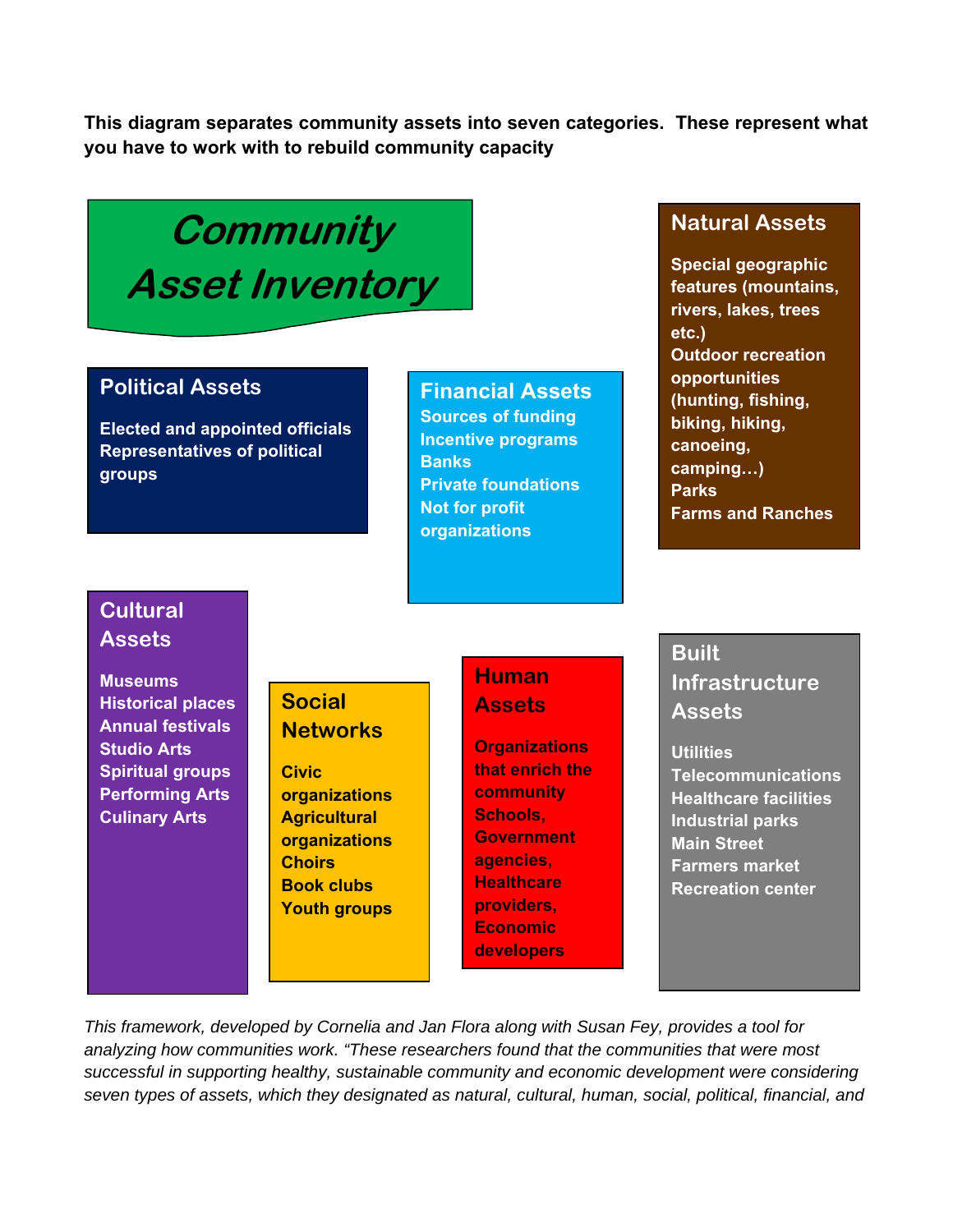*built. In addition to identifying the assets and the role each plays in community economic development,*  this approach also focuses on the interaction among these seven assets as well as how investments in one asset can build assets in other. *(Flora, J.L., Flora, C. B. (2008). Community Capitals. Iowa State University, Department of Sociology. [http://www.soc.iastate.edu/staff/cflora/ncrcrd/capitals.html)* 

#### *Developing an Unusual Asset in Cummins, South Australia*

*Cummins, South Australia (population 600) was a town in crisis in the mid to late 1990s, as young people were leaving the area to find jobs, and the rural downtown was diminishing. They had little to no social capital in town, and negativity was at an all time high. They were categorized as "dying" by the state newspaper, The Advertiser. Banks and shops had closed their doors and the future was looking bleak.* 

*Two local leaders decided that their town needed a future; they were not willing to give up the fight. They also knew they had to get the locals to believe in the cause as well. Cummins had to look into their local assets which were not clear at the beginning. An Enterprise Committee formed and soon recognized something in town that could be developed further: the old Kalamazoo Railway that ran through town and was no longer used. A local campaign was initiated by the committee: "Cummins on Track."* 

*Activities planned by the committee were funded in part by a pledge campaign. Through this campaign, the committee suggested the event "The Kalamazoo" to get local pride going, now called "The Kalamazoo Classic." This running race event is held on and around the Kalamazoo Railway with several different types of races and tests of strength. This event has generated a lot of attention and interest inside and outside the town because of its "wackiness."* 

*The campaign made townspeople excited about Cummins again, and people began working together*  for the town's future. Now, there is a new bank in town, shops have opened up, and the school is doing *well again, with graduating students either going on to college or finding employment locally. Cummins found that the key to their redevelopment was to first look at possible assets in the community, get local people enthused and organized, and then work on activities and economic development together.* 

*(Flora, C. B., Fey, S., Bregendahl, C., Friel, J. Using Community Capitals to Develop Assets for Positive Community Change, PDF format (1,081 kb) http://www.ag.iastate.edu/centers/rdev/projects/benedum/casestudysummaries.pdf)* 

## **Asset Inventory**

Asset-based community development can be used in large regional initiatives, neighborhood projects or with target populations. The process for collecting this data presents a good opportunity to get a youth group or volunteer group engaged in local community development. Ask them to become the "researchers."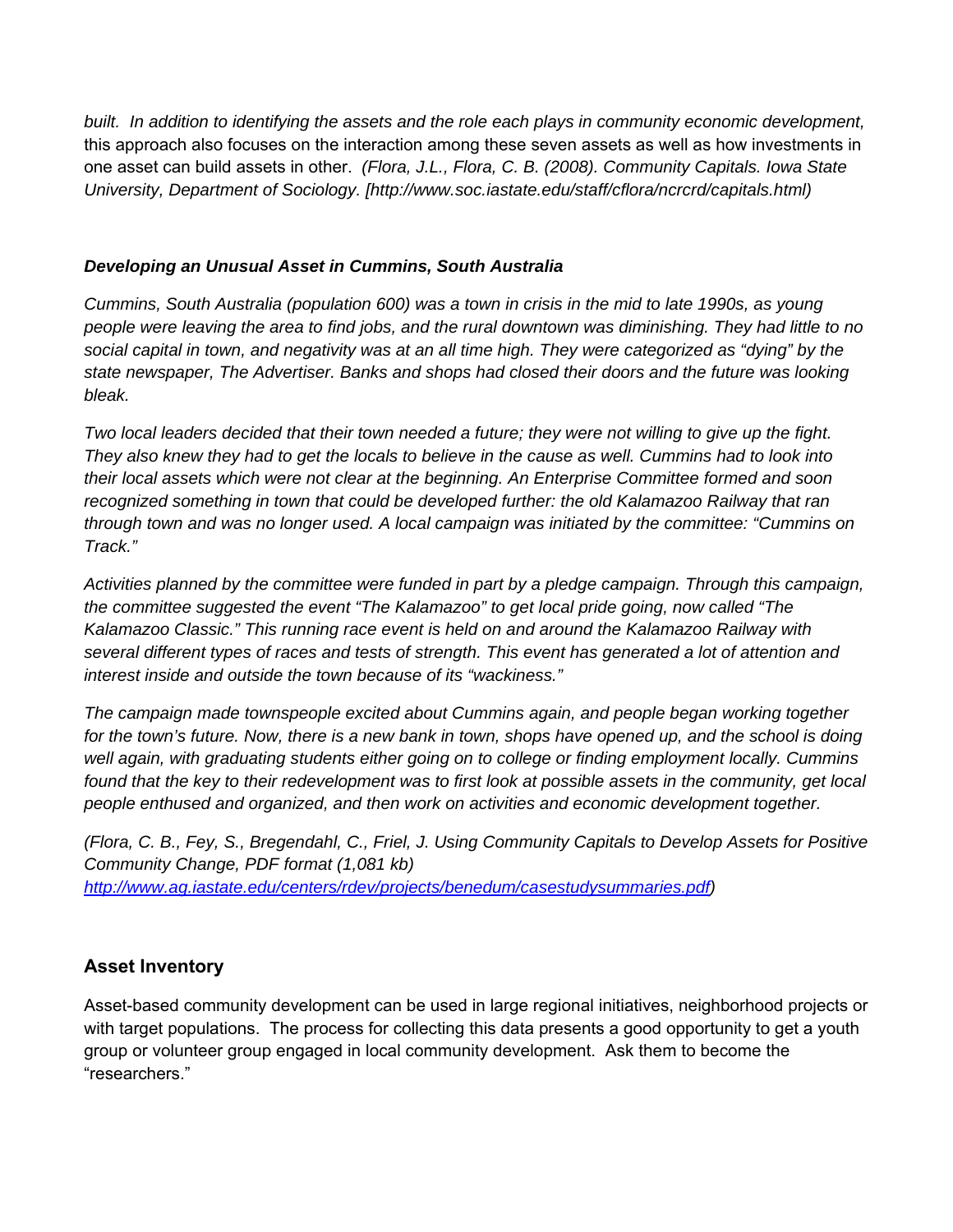Most of the data can found on the internet, or the local library. In some cases a door-to-door survey will be the best source of information. The data should be documented on a spreadsheet. Below is a sample inventory spreadsheet. You could incorporate additional data columns to fit the needs of your projects or goals.

| <b>Asset</b><br>category        | Name of<br>business.<br>organization,<br>institution or<br>association | Name of<br>Owner.<br>Director or<br><b>Manager</b> | <b>Mailing</b><br><b>Address or</b><br>P.O. Box | <b>Email Address</b><br>for Owner or<br><b>Manager</b> | <b>Phone</b><br>for<br>Owner<br><b>or</b><br><b>Manager</b> | <b>Description</b><br>of Asset    | <b>Source</b>                |
|---------------------------------|------------------------------------------------------------------------|----------------------------------------------------|-------------------------------------------------|--------------------------------------------------------|-------------------------------------------------------------|-----------------------------------|------------------------------|
| Human                           | <b>High School</b>                                                     | Principal John<br>Doe                              | Main St<br>123<br>NC, 00000                     | Email for John<br>Doe                                  | 999-999-<br>9999                                            | Education                         | School<br>Website            |
| <b>Built</b>                    | <b>Farmers Market</b>                                                  | Market manager<br>John Doe                         | Main St<br>123<br><b>NC 00000</b>               | Email for<br>manager                                   | 999-999-<br>9999                                            | Food or<br>retail                 | Community<br>website         |
| <b>Financial</b>                | Community<br><b>Bank</b>                                               | John Doe.<br><b>Branch Manager</b>                 | Main St<br>123<br><b>NC 00000</b>               | Email for<br>manager                                   | 999-999-<br>9999                                            | Financial<br>planning             | <b>Business</b><br>Directory |
| <b>Natural</b>                  | Park Rangers                                                           | Park Director,<br>John Doe                         | 123<br>Main Rd.<br><b>NC 00000</b>              | Email for director                                     | 999-999-<br>9999                                            | Qutdoor<br>recreation             | <b>Visitors</b><br>center    |
| <b>Cultural</b>                 | Strawberry<br>Festival                                                 | Ms. Jane Doe                                       | 123 Main St.,<br><b>NC 00000</b>                | Email for Ms. Doe                                      | 999-999-<br>9999                                            | Local food.<br>arts and<br>crafts | Newspaper                    |
| <b>Social</b><br><b>Network</b> | Community<br>Choir                                                     | Director Jane<br>Doe                               | Main St<br>123<br><b>NC 00000</b>               | Email for Jane<br>Doe                                  | 999-999-<br>9999                                            | Music and<br>entertainme<br>nt    | Church<br>bulletin<br>board  |
| <b>Political</b>                | Community<br>Mayor                                                     | Mayor Doe                                          | Main St.,<br>123<br><b>NC 00000</b>             | <b>Email for Mayor</b>                                 | 999-999-<br>9999                                            | Political<br>affiliate            | Chamber of<br>Commerce       |

In some community projects, the researchers or community development specialists will create a *map* which identifies the community assets and where they are located. This can be helpful in building collaborations and future partnerships to work on community issues. A map can be created in GIS or it can be made with poster paper, markers and sticky dots.

Once you have developed your inventory spreadsheet, the next step will involve some creative thinking. Assets are only "assets" if they are being used. In the story above, they converted an old unused railroad line into an entertainment venue which in turn stimulated growth to other parts of the community. The next example illustrates how another community development specialist used asset mapping to build economic and community capacity.

Mary Nelson knew the best ideas for economic development would be found in the community. She went door-to-door and talked to community members. She asked two questions:

- What are the needs of the community?
- How can you help?

She learned that there were many elderly residents in the community, some of them needed in-home quality care, and others needed work. The Community Specialist linked the asset of the local community college with the asset of a local assistance program to pay for in-home care. The residents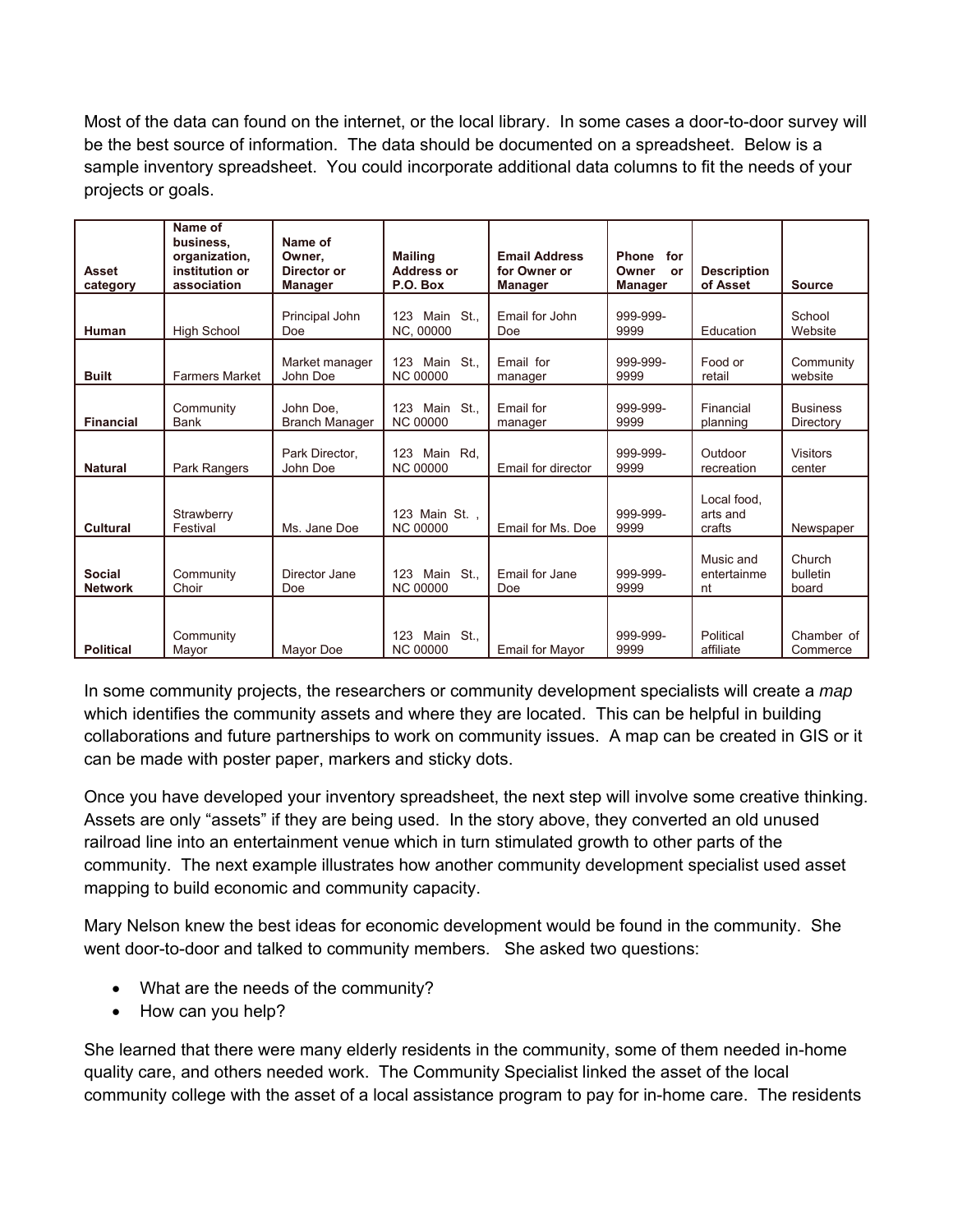needing work completed a training program at the college and became certified as home care providers. They not only had a job, but met a critical need in the community by providing care to those who could not afford residential nursing care. This was just one of several programs that were developed from that initial door-to-door survey. *Mary Nelson is on the faculty of the Northwestern University's Asset Based Community Development Institute* 

*(http://www.abundantcommunity.com/home/stories/parms/1/story/20130222\_meet\_mary\_nelson.html).*

## **The Value of Asset Mapping**

An asset inventory can be a valuable development tool for Extension agents, community leaders, economic developers, neighborhood associations and any type of community planning workshop. An asset inventory:

- 1. identifies community resources
- 2. builds a foundation for strategic planning and implementation
- 3. deepens understanding of key regional systems and networks
- 4. becomes a catalyst for developing partnerships between community organizations

However, the real magic happens when you start to link and leverage the assets together. In Mary Nelson's neighborhood story she used three assets. Can you name them?

- 1. Community College
- 2. Government Funding Resource
- 3. Community residents

By linking these assets Mary Nelson was able to provide quality home care for neighborhood residents, support the local community college, AND create jobs for local seniors.

#### *References*

For nearly three decades, ABCD founders John Kretzmann and John McKnight gathered the stories of residents who built stronger neighborhoods by focusing on their strengths. Those stories were published in a book titled, *Building Communities from the Inside Out: A Path Toward finding and Mobilizing a Community's Assets.* Kretzmann, J.P. & Mcknight, J. L. (1993).

*To learn more about asset mapping visit the School of Education and Social Policy, Northwestern University (*http://www.abcdinstitute.org/*)* 

Flora, J.L., Flora, C. B. (2008). Community Capitals. Iowa State University, Department of Sociology.

[http://www.soc.iastate.edu/staff/cflora/ncrcrd/capitals.html